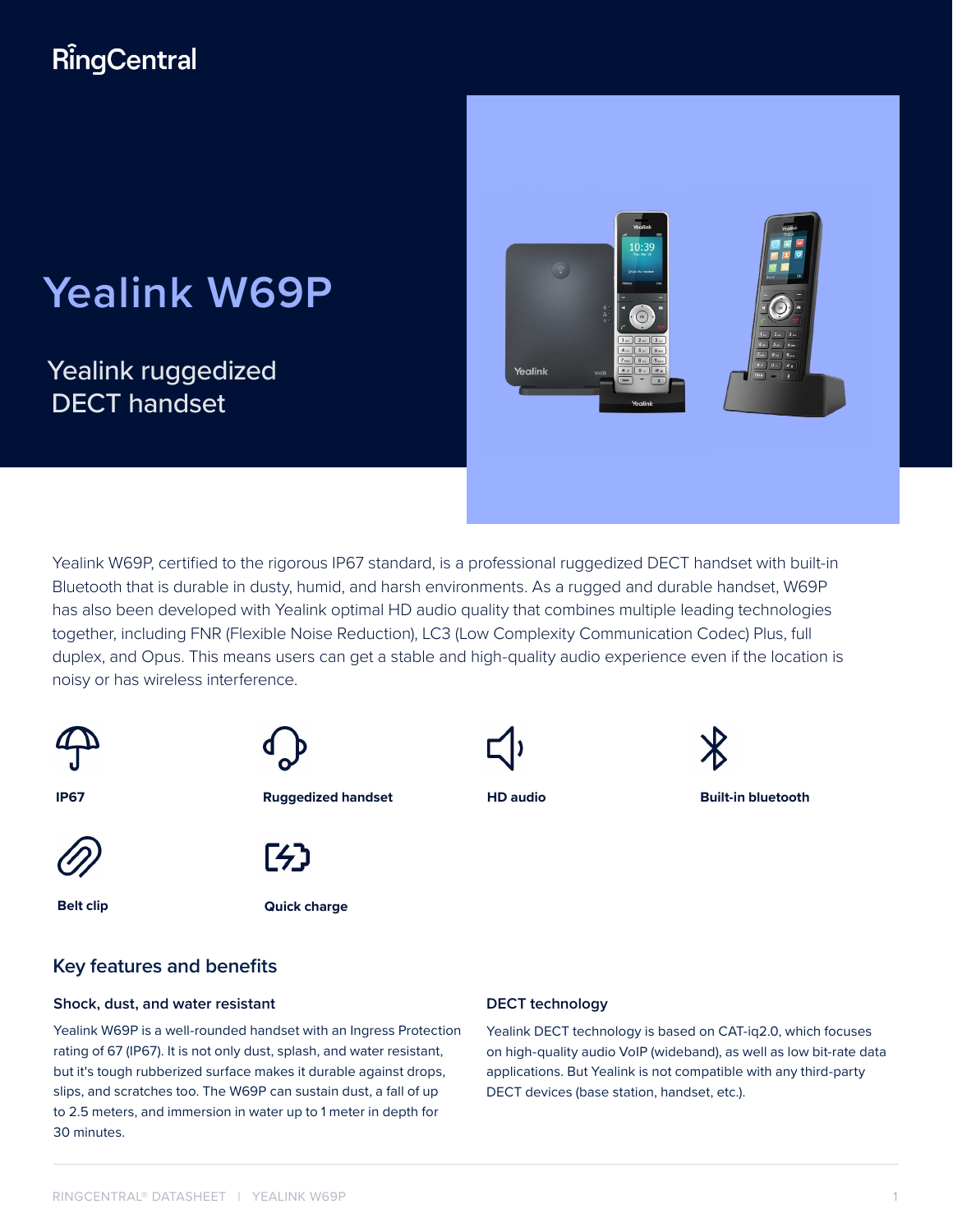#### **Yealink W69P**

- Seamless handover and roaming
- Rugged DECT handset with IP67 protection rating
- Scratch resistant, disinfectant resistant
- 1.8'' 128x160 TFT color screen with intuitive user interface
- HD voice and FNR (Flexible Noise Reduction)
- Built-in Bluetooth
- Up to 28 hours of talk time (18 hours with Bluetooth headset
- Up to 360 hours of standby time (200 hours with
- Bluetooth headset)
- Keypad backlight and keypad lock
- LC3 (Low Complexity Communication Codec) Plus for high and stable audio quality
- Fully compatible with Yealink W80 Multi-Cell System for seamless roaming and handover



## **Specifications**

#### **Display**

- 1.8'' 128x160 TFT color screen
- Intuitive user interface with icons and soft keys
- Caller ID with name and number
- Notification Light: voice mail, missed call
- Date & time (manual/auto synchronization)
- Screen saver
- Multilingual user interface
- Keypad backlight

#### **Phone features**

- Seamless handover/roaming in W80 Multi-Cell System
- Built-in Bluetooth for Bluetooth headset
- 3-way conference
- Call forward: Always/Busy/No Answer
- Call waiting, hold
- Mute, silence
- DND
- Auto answer, call transfer, redial
- Speed dial
- Voice mail

#### **Audio features**

- Full-duplex speakerphone
- HD audio
- Hearing Aid Compatibility (HAC) compliant
- FNR (Flexible Noise Reduction)
- Low Complexity Communication Codec Plus
- Receiver volume control: 5 steps
- Ringer volume control: 5 steps+off
- 9 ringer melodies
- Multiple advisory tones
- Acoustic warning for low battery status
- DTMF

#### **Physical features**

- Handset Size: 157 mm x 51 mm x 24 mm
- Handset Weight: 183 g
- Color: Black
- Battery: 1460 mAh, Lithium-ion, 3.7 V, 5.4 WH
	- Up to 28 hours of talk time (18 hours with Bluetooth headset)
	- Up to 360 hours of standby time (200 hours with Bluetooth headset)